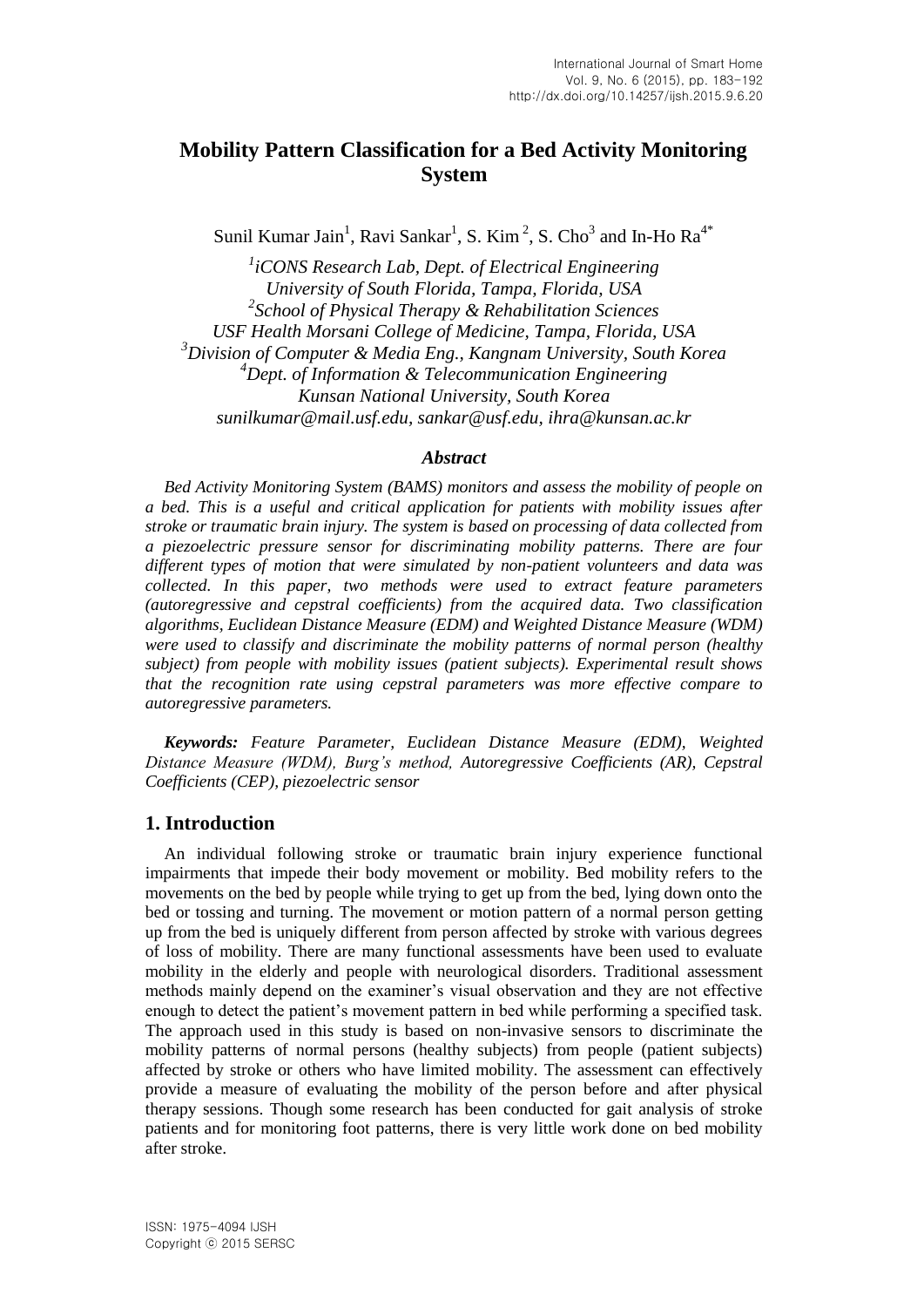An instrumented assessment method using a wireless infrared sensor and vibration sensors was utilized to identify human behavior in bed (Cho *et. al.*., 2012). Pressure sensitive mats have been used along with data processing unit to develop a system that automates Hierarchical Assessment of Balance and Mobility (HABAM) assessment to assess balance and mobility to perform 5 scenarios (representing each of the 5 scores) in the elderly (Bennett *et. al.*2012). Linear predictive coefficients (conventional autoregressive (AR)) and Cepstral coefficients are successfully used along with classification algorithms (Euclidian Distance Method (EDM and Weighted Distance Method (WDM)) for electromyographic (EMG) signal classification and pattern recognition . In speech processing, the distance measure between cepstral coefficients evaluated recursively from Linear Prediction Coefficients (LPC) is proved to be most effective method for speaker identification and verification (Atal, 1974; Gray and Markel, 1976). The similar process is being applied to pressure signal to discriminate the mobility patterns. Weighted cepstral distance measure is superior to Euclidean cepstral distance and the log likelihood ratio distance measures across two different data bases in word recognition system (Tohkura, 1987).

This study is focused on the processing of recorded data from pressure sensor mat placed under a thin (1 to 3 inches) bed mattress positioned beneath the arm on the side of the bed to implement a system that automates the process of mobility pattern discrimination. Non-patient subjects were asked to perform specific task of getting up from the bed to analyze the pattern. The data was sampled at 100 Hz using an A/D and stored. The acquired data was divided into intervals of equal length to check the local stationarity of the signal (Akhouayri *et. al.*2011). Feature parameters of the signal were extracted and used with pattern classifier module for mobility pattern classification and discrimination. From the experiments, we can conclude that the system was able to distinguish the movement patterns.

# **2. Theoretical Background**

## **A. Autoregressive (AR) Model**

Autoregressive model is a linear stationary model where the present value of the output depends on its past values. For pressure sensor signal, the frame size is assumed to be 0.15 sec (15 samples) to get the stationary signal. AR model can be defined as (Orfanidis, 1988):

$$
y(n) = \sum_{k=1}^{p} a_k y(n-k) + \varepsilon(n), \quad n = 0, 1, \dots p \tag{1}
$$

 $y(n)$  is the model output,  $a_i$  denotes the filter coefficients,  $\varepsilon(n)$  is the prediction

error, and  $P$  represents the order of the filter. Transfer function of the model (1) can be obtained by taking the z-transform. The transfer function of the system is:

$$
H(z) = \frac{1}{1 + \sum_{k=1}^{p} a_k z^{-k}}
$$
 (2)

### **B. Cepstral Analysis**

The cepstrum is defined as the inverse Discrete Fourier Transform (DFT) of the log magnitude of the DFT of a signal (Oppenheim and Schafer, 1975).

$$
c[n] = F^{-1} \{ \log |F\{x[n]\} | \}
$$
 (3)

Where  $F$  and  $F^{-1}$  are Discrete Time Fourier Transform (DFT) and Inverse Discrete Time Fourier Transform (IDFT).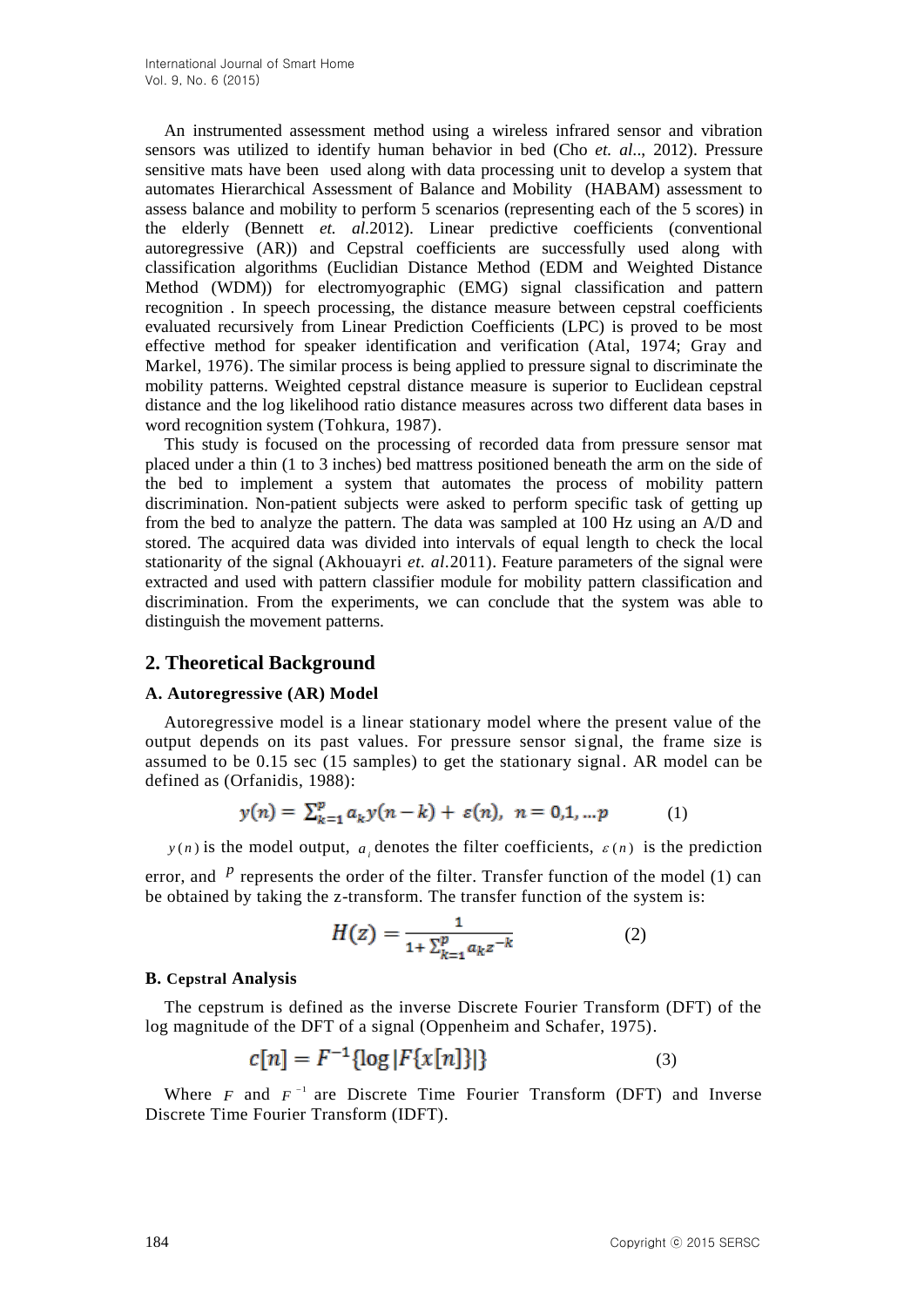If all the poles of  $H(z)$  are inside the unit circle, then the logarithmic transfer function  $\ln\{H(z)\}$ can be represented by the expansion of the power series (Oppenheim and Schafer, 1975).

$$
\ln\{H(z)\} = C(z) = \sum_{m=1}^{\infty} C_m z^{-m}
$$
 (4)

Differentiating both sides of (4) with respect to  $z^{-1}$ ;

$$
\frac{d}{dz^{-1}}\ln\left[1/\left\{1+\sum_{m=1}^{\infty}q_kz^{-k}\right\}\right]=\frac{d}{dz^{-1}}\sum_{m=1}^{\infty}c_mz^{-m}
$$
 (5)

Simplification of (5) gives following recursive relationship between AR coefficients and cepstral coefficients (Atal, 1974):

 $c_1 = -q_1$ 

$$
c_m = -q_m - \sum_{k=1}^{m-1} \left( 1 - \frac{k}{m} \right) q_k \, c_{m-k} \,, \quad 1 < m < p \tag{6}
$$

### **C. Classification Algorithms**

Body movement pattern classification and discrimination is accomplished by using the classifiers. Let  $F_1, F_2, \dots, F_m$  are the reference frame (signal feature vector)

of  $P_1, P_2, \dots, P_m$  pattern classes. If  $F_i$  is the test frame (signal feature vector) associated with the unknown pattern class then Euclidean distance between test feature matrix and reference feature matrix is defined as:

$$
d_{EDM}^2 \left( F_{t^2} F_m \right) = \| F_t - F_m \|^2 = (F_t - F_m)' (F_t - F_m) \tag{7}
$$

Subscript in (7) denotes the transpose operation of a vector. It computes the distance between the test frame of the unknown pattern and the reference frame of each classified pattern. The pattern category that is closest or has the minimum distance assigned to the unknown pattern. The Euclidean distance measure (EDM) between cepstral coefficients is another important spectral distance measure that can be used for pattern recognition.

There is another classifier called Weighted Distance Measure (WDM) with weights equal to the inverse variance of the cepstral coefficients that is widely used for speech recognition process (Tohkura, 1987). It is defined as:

$$
d_{WDM}^2 = (F_t - F_m)' W_m^{-1} (F_t - F_m)
$$
\n(8)

Where  $W_m$  is the covariance matrix of the  $m^m$  reference feature vector.

### **3. Method**

#### **A. Equipment Setup and Data Collection**

The setup included a data pressure mat, data acquisition device, computer and the software to process on data. Non-patient subjects participated in this study voluntarily. They were asked to perform specific movement pattern on the bed as specified in Table 1.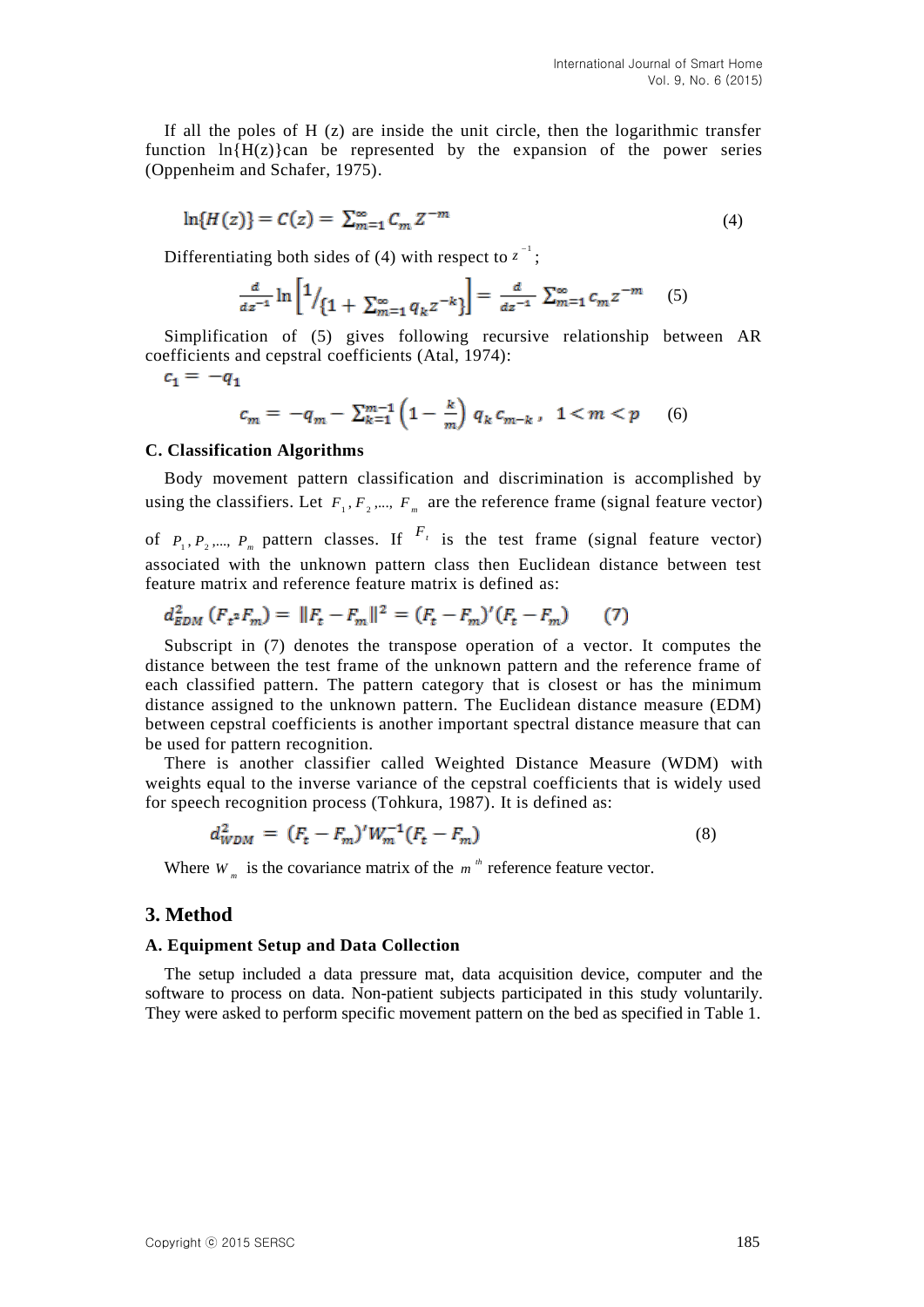## **Table 1. Movement Patterns Simulated in the Experiment**

| 1.                                | Normal person getting up (NP)              |  |  |  |  |
|-----------------------------------|--------------------------------------------|--|--|--|--|
| 2.                                | Patient getting up using good arm          |  |  |  |  |
| (GA)                              |                                            |  |  |  |  |
| 3.                                | Patient getting up using bad arm           |  |  |  |  |
|                                   | alone $(BA)$                               |  |  |  |  |
|                                   | Patient getting up using bad arm but<br>4. |  |  |  |  |
|                                   | with support from good arm (BGA)           |  |  |  |  |
|                                   |                                            |  |  |  |  |
|                                   |                                            |  |  |  |  |
| <b>Table 2. Data Segmentation</b> |                                            |  |  |  |  |
|                                   |                                            |  |  |  |  |
| 1.                                | No Movement (Patient is lying onto bed)    |  |  |  |  |
| 2.                                | Pressure applied from shoulder/upper       |  |  |  |  |

arm to elbow.

- 3. Pressure applied from elbow to wrist
- 4. Pressure applied by palm

The pressure sensor mat was placed under the bed mattress positioned underneath the arm on the side of the bed while movement patterns, as specified in Table 1 were recorded. The data was sampled at 100 Hz. Recorded data was analyzed then divided into number of segments specified in Table 2 and shown in Figure 1. The first segment of the data indicates no movement or the subject lying still in the bed. Pressure applied by shoulder to elbow portion of the body while getting up is represented by second segment. Third segment indicates the pressure applied by elbow to wrist part of the body and the fourth segment shows data when subject is in sitting posture on the bed and almost constant pressure is being applied by the palm.



Segments are specified in Table 2

**Figure 1. Segmented Signal for Normal Person**

## **B. Signal Processing and Classification**

The collected data shows that the amplitude and time duration of the signal varies for each pattern specified in Table 1. The block diagram of the procedure is shown in Figure 2.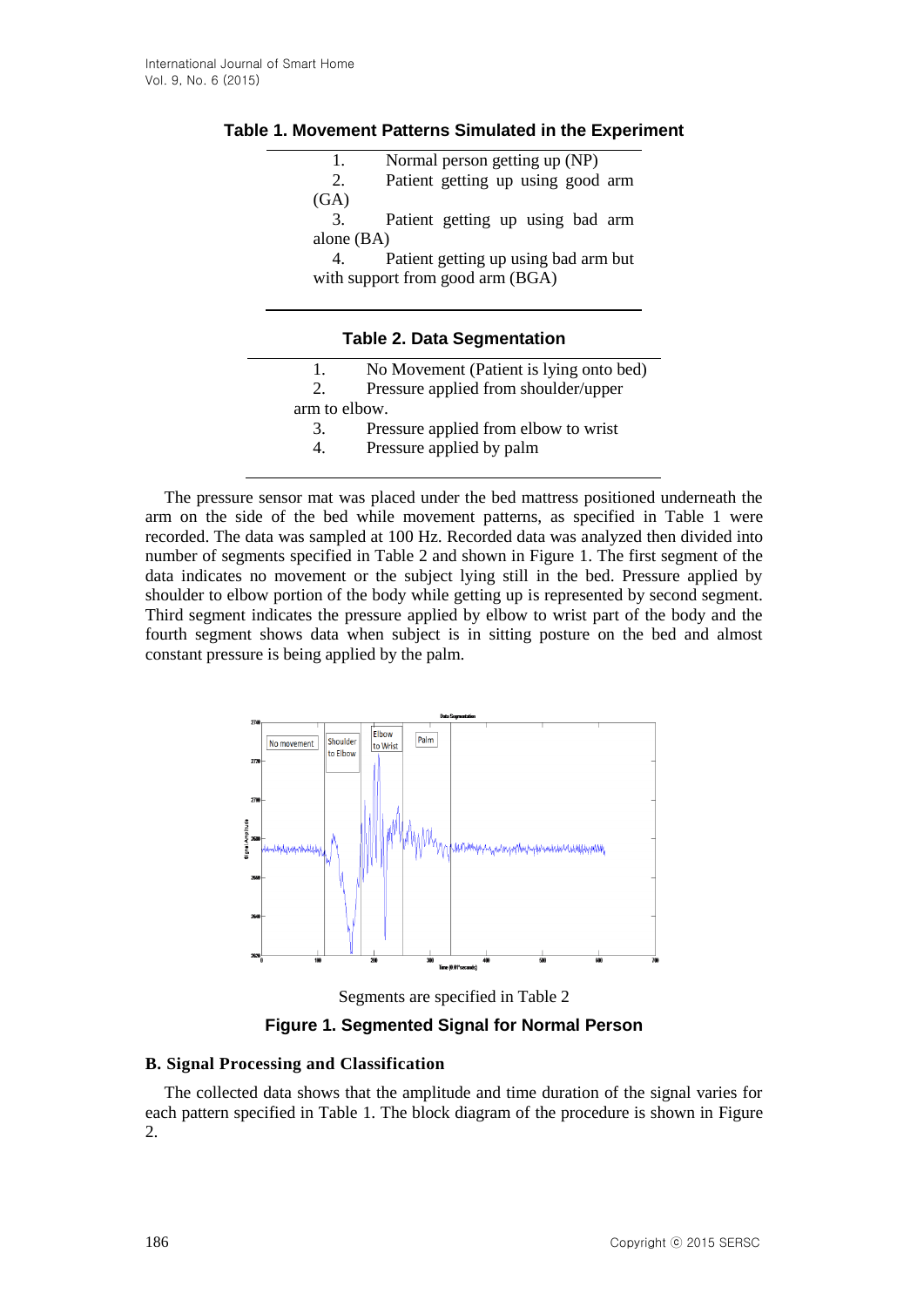

**Figure 2. Block Diagram of the Proposed Algorithm**

The digitized raw signal was low-pass filtered using the 5th order simple moving average filter to suppress the high frequency noise that was present in the raw signal. Idle period in a subject's motion indicates that there is no motion while the person is lying down on the bed. To remove this idle period, the variance of sensor readings was calculated and idle periods were removed when the variance of sensor readings is less than predefined threshold value. The resultant signal was then analyzed using the Burg's algorithm to extract the AR feature parameters. Burg's method is based on minimizing the sum of both the squared forward and backward prediction errors [9]. Local stationarity of the recorded signal was analyzed and then the interval for signal was chosen to be 0.15 seconds (15 samples) to make sure that the sampled data was stationary in the interval. 5th order filter was used for Burg's method to extract the feature parameters. There is negligible change in mean square error after 5th order as shown in Figure 3. The AR coefficients for higher order are more variant and less significant in estimating the Euclidian distance between two different patterns (Kang *et. al.*, 1995).



**Figure 3. Mean Square Analysis for Burg's Method**

Cepstral coefficients were extracted using (6) that is based on AR coefficients. Both AR and cepstral coefficients vectors were then used in pattern classifier module to classify and discriminate movement patterns between normal and patient subjects for each segment individually specified in Table 2.

# **4. Experimental Results**

## **A. Classification of Mobility Patterns**

First the comparison was performed by assuming the normal person's feature vector as test frame. EDM and WDM were computed between reference frame and the test frame for each segment, as specified in Table II. Results for all three proposed methods (EDM classifier based on AR coefficients (EDM-AR), EDM classifier based on cepstral coefficients (EDM-CEP) and WDM classifier based on cepstral coefficients (WDM-CEP)) are shown in Figure 4.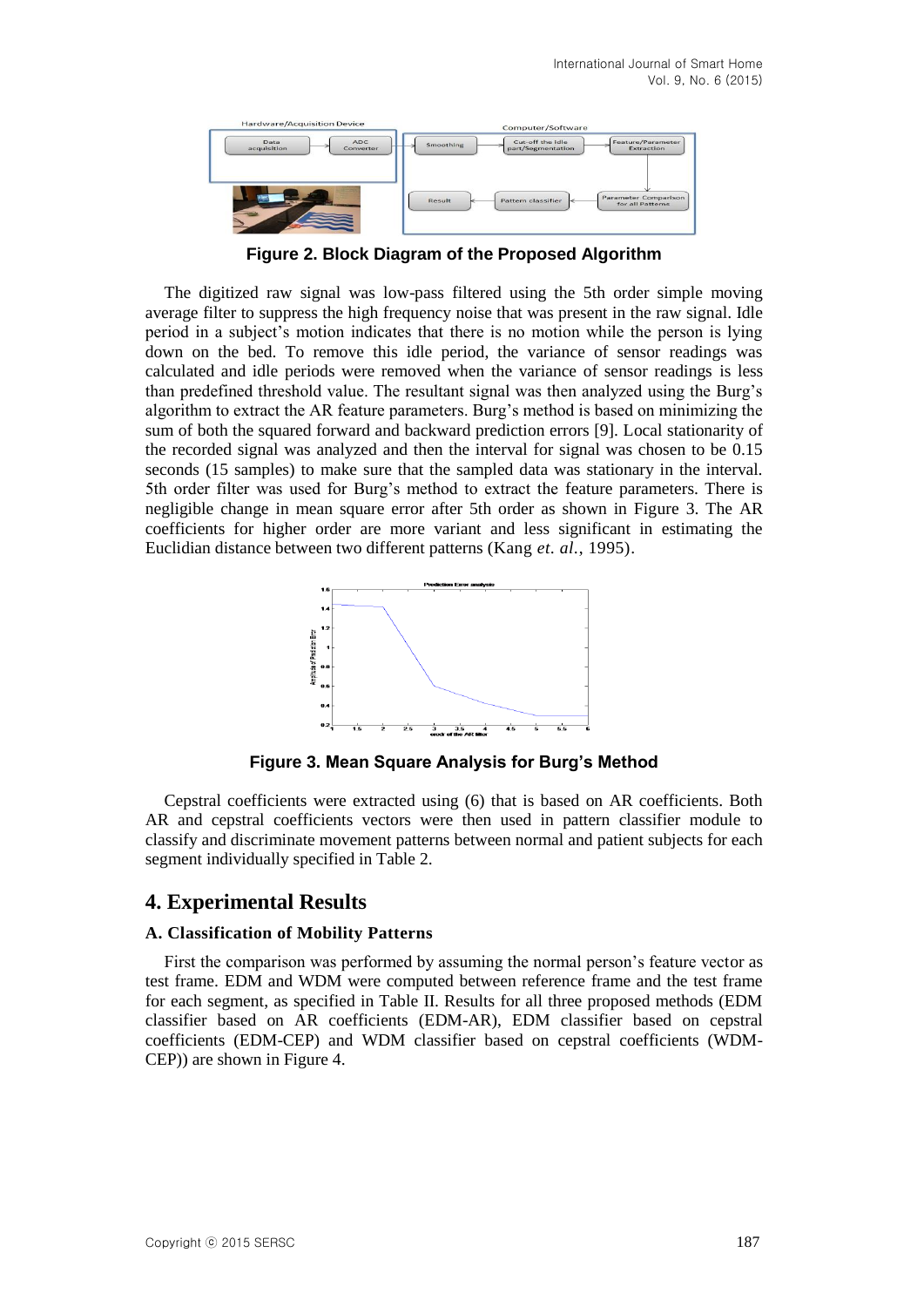

Seg1-4 as specified in Table 2

### **Figure 4. Pattern Classification for Normal Person.**

### 'x' – Indicates the pattern for normal person (NP)

Similar steps were repeated for other patterns as specified in Table 1 to identify the mobility pattern. Table 3 lists statistical analysis result (mean and standard deviation) for each distance measure method. Results in Figure 4 and data in Table 3 show that EDM-AR is less effective for pattern identification compare to the EDM-CEP and WDM-CEP. In addition, for AR coefficients the variance is larger than the variance of cepstral coefficients. And for ceptral coefficients, WDM classifier has less variance in comparison to EDM classifier. High variability is not the desired property of the classifier. Therefore, WDM-CEP is superior among all the proposed classifier.

| Featu | Clas   | Metho      | mean $\pm$ SD of |
|-------|--------|------------|------------------|
| re    | sifier | d          | distance         |
| AR    | ED     | EDM-       | $0.3626 \pm$     |
|       | M      | AR         | 0.1137           |
| Cepst | ED     | EDM-       | $0.2576 \pm$     |
| ral   | M      | <b>CEP</b> | 0.063            |
| Cepst | WD     | WDM-       | $0.246 \pm$      |
| ral   | М      | `EP        | 0.0558           |

**Table 3. (Mean SD) measurement for the classifier**

### **B. Pattern Discrimination**

For pattern discrimination, the recorded data for all patterns listed in Table 1, was tested against the reference frame of the Normal person's data. Mobility Pattern for the normal person (NP) was well discriminated by all classifier methods as shown in Figure 5.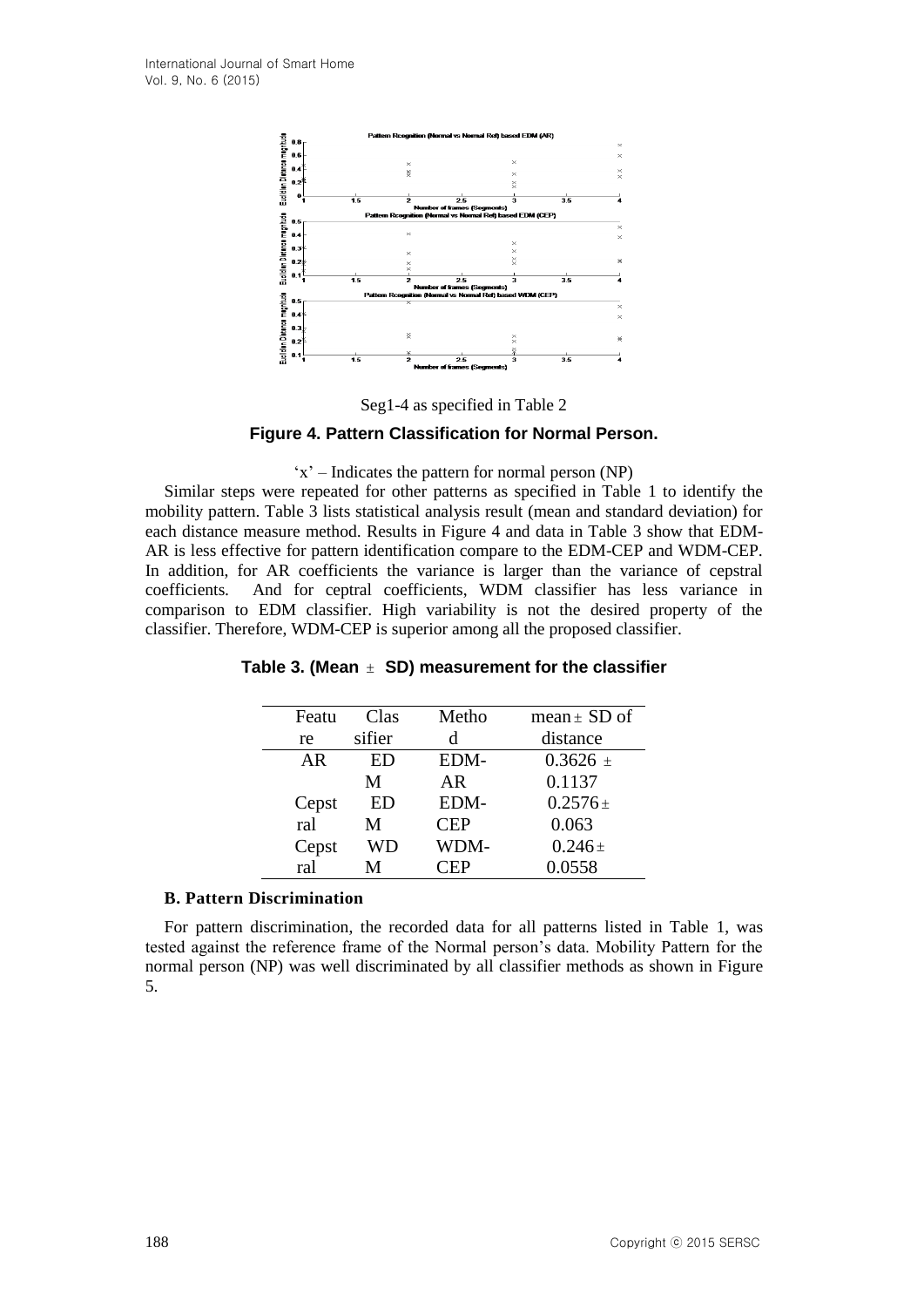

Seg1-4 as specified in Table II 'x' – Indicates the pattern for normal person (NP)  $+$ <sup>2</sup> – Indicates the pattern for patient getting up using good arm  $(GA)$ '\*' – Indicates the pattern for patient getting up using bad arm (BA)

## **Figure 5. Pattern Discrimination of patient's movement from normal person's movement**

WDM-CEP achieves significant improvement in the process of pattern discrimination when compared with EDM-AR and EDM-CEP. The same steps were repeated to discriminate the patient's movement pattern (GA, BA and BGA).

# **5. Conclusion**

This study is primarily based on instrumented assessment method where the pressure sensitive mats along with processing algorithms were used to monitor the motion assessment on the bed. The experimental results show that the movement patterns can be uniquely identified. The classifier module is efficient enough to discriminate the normal person's movement (NP) from patient's movement (GA, BA, BGA). WDM-CEP provides superior results compared to the EDM-AR and EDM-CEP. However due to the similarity in patient's motion data (GA and BA), the current extracted parameters do not produce the same result as in the case of discriminating the normal person's motion. The current work is being extended to extract more information or parameters from the patient's data that can distinguish the pattern more effectively and finally to automate the monitoring system that would assist physiotherapist to identify the impact of physical therapy sessions for the patients.

## **Acknowledgements**

This research was partially supported by Basic Science Research Program through the National Research Foundation of Korea (NRF) funded by the Ministry of Education, Science and Technology (2013054460).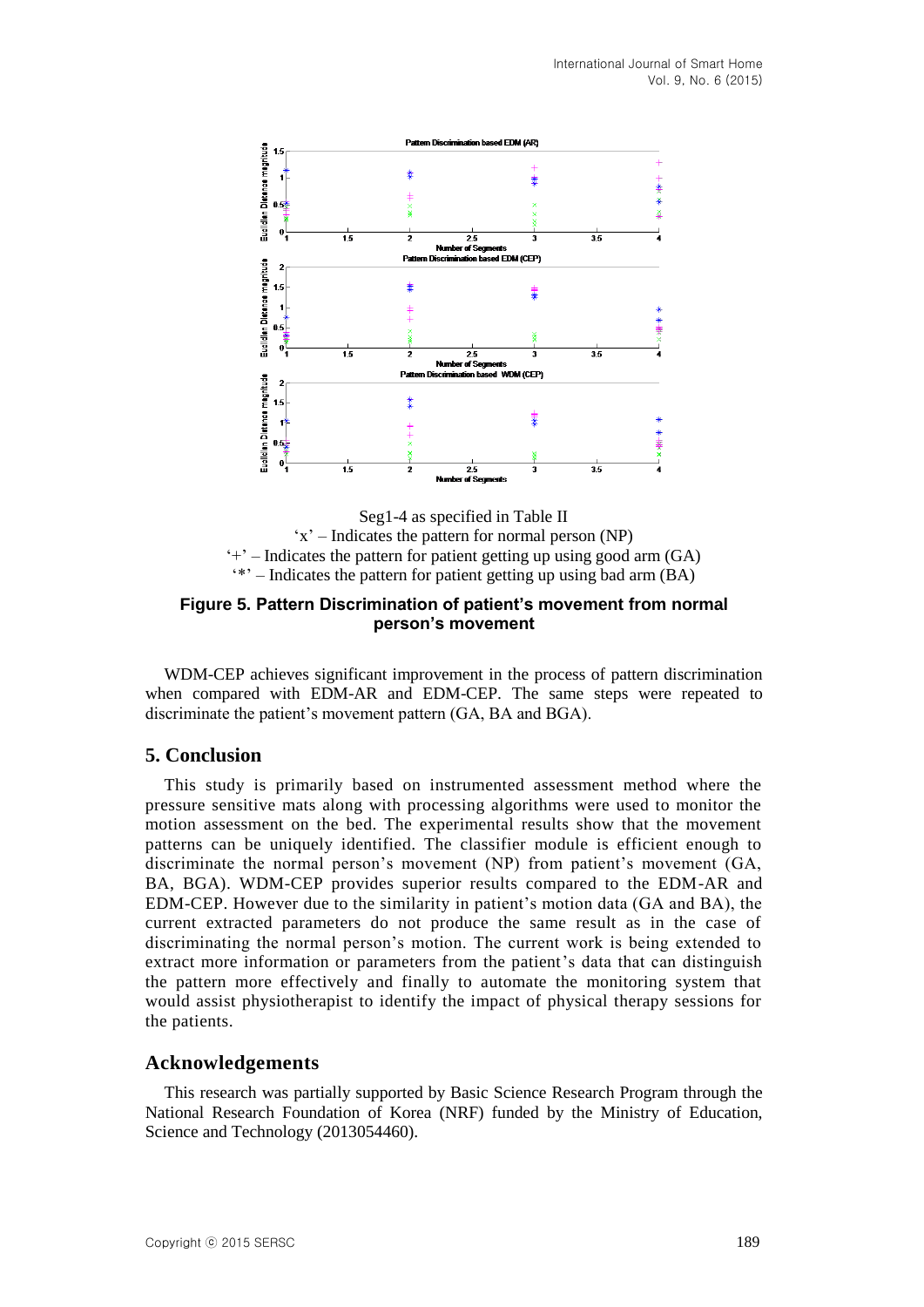## **References**

- [1] S. L. Bennett, R. Goubran, A. Arcelus, K. Rockwood, F. Knoefel, 'Pressure Signal Feature Extraction for the Differentiation of Clinical Mobility Assessments' IEEE Trans. Medical Measurements and Applications Proceedings, **(2012)**
- [2] W. Kang, J. Shiu, C. Cheng, J. Lai, H. Tsao 'The Application of Cepstral Coefficients and Maximum Likelihood Method in EMG Pattern Recognition' IEEE Transactions on Biomedical Engineering, 42, **(1995)**
- [3] S. Cho, B. Moon, R. Sankar, 'NiBeMS: A Non-Invasive Bed Monitoring System Using Multiple Sensors' Asia-Pacific Conference on Fundamental Problems of Opto- and Microelectronics (APCOM 2012), **(2012)** August 21-24, Dalian, China
- [4] E. Akhouayri, E.H.A. Laasri, D. Agliz, A. Atmani, 'Signal Stationarity testing and detecting of its abrupt change' IEEE Transactions SIECPC, **(2011)**
- [5] Atal, B. S. 'Effectiveness of linear prediction characteristics of the speech wave for automatic speaker identification and verification' Journal of Acoust. Soc. Amer., 55, 6, **(1974)**
- [6] A. H. Gray, J. D. Markel 'Distance measures for speech processing' IEEE Transactions on Acoustics, Speech, Signal Processing', 24, **(1976)**
- [7] Y. Tohkura, 'A weighted cepstral distance measure for speech recognition' IEEE Transactions on Acoustics, Speech, Signal Processing, 35, **(1987)**
- [8] Oppenheim A. V., Schafer, R. W. Digital Signal Processing, Prentice-Hall, Englewood Cliffs, New Jersey **(1975)**
- [9] S. J. Orfanidis, Optimum Signal Processing: An Introduction, Macmillan Publishing Company, New York **(1988)**

## **Authors**



**Sunil Kumar Jain**, Received the B.E. degree in Electronics and Communication from Rajiv Gandhi Proudyogiki Vishwavidyalaya, Bhopal, India, in 2007. He is currently pursuing his M.S. degree in Electrical Engineering at the University of South Florida, Tampa, USA. He is a member of the Interdisciplinary Communications Networking and Signal Processing (iCONS) research group. His research interests are in the areas of embedded system, signal processing and their applications in biomedical domain.



**Ravi Sankar**, Received the B.E. (Honors) degree in Electronics and Communication Engineering from the University of Madras, India, the M.E. degree in Electrical Engineering from Concordia University, Canada and the Ph.D. degree in Electrical Engineering from the Pennsylvania State University, USA. He has been with the Department of Electrical Engineering in the University of South Florida, Tampa, USA, since 1985, where he is currently a USF Theodore and Venette Askounes-Ashford Distinguished Scholar Award winning Professor of Electrical Engineering and Director of the interdisciplinary Communications, Networking and Signal Processing (iCONS) research group (http://icons.eng. usf.edu). His main research interests are in the areas of wireless communications, networking, signal processing and its applications.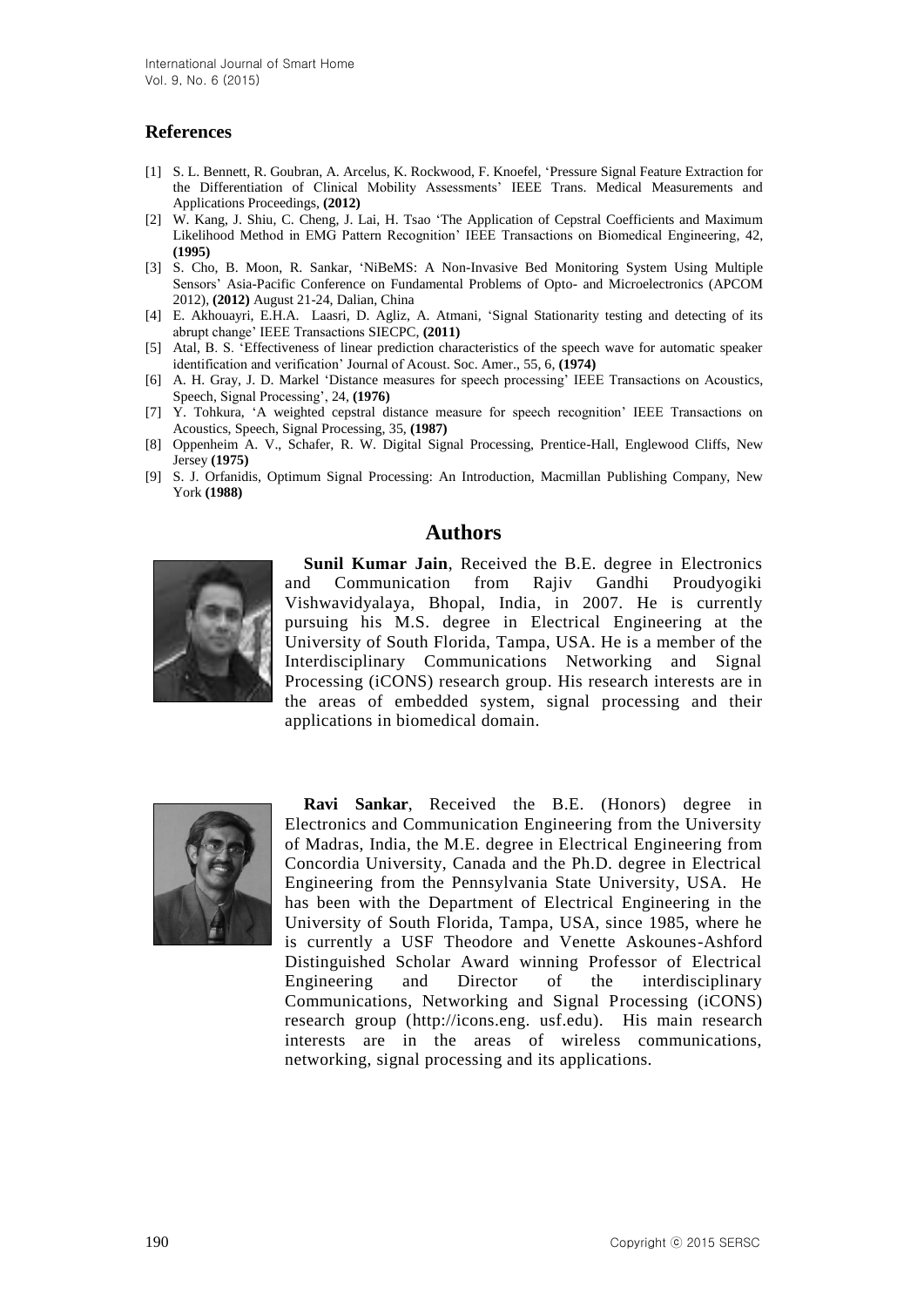

**Seok Hun Kim**, Received the B.S. degree in physical therapy from Taegu University, Korea, and the M.S. degree in physical therapy and the Ph.D. degree in rehabilitation science from the University of Kansas Medical Center, Kansas City, USA. He is currently an Assistant Professor at the School of Physical Therapy and Rehabilitation Services, University of South Florida, Tampa, USA. Before he was a postdoctoral researcher in the Department of Physical Therapy at the University of Delaware, Newark, USA. His research interests are in robot-assisted rehabilitation, neuromuscular control, and motor learning in people with neurological disorders.



**Seungho Cho**, Received the B.E. degree in computer engineering in 1985, and the M.S. and the Ph.D. degree in computer science from the Seoul National University, Seoul, Korea, in 1989 and 1993, respectively. From 1985 to 1987, Prof. Cho was as a junior engineer for Samsung Electronics co. From 1997 to 1999, he did his postdoctoral work at the University of Maryland, College Park and the Department of Pathology, the Johns Hopkins Medical Center, Baltimore, MD. Since 1993, he has been with the Department of Computer Engineering, Kangnam University, Yongin, Korea. He was a Visiting Professor of the Electrical Engineering, the University of South Florida, Tampa in 2011. He is currently a Professor of computer engineering, and a member of the Software Education Innovation Committee. His current research interests include sensor applications, human behavior modeling, biomedical instrumentation, eldercare technologies and mobile computing.



**In-Ho Ra**, Received the M.E. and Ph.D. degrees in computer engineering from Chung-Ang University, Seoul, Korea, in 1991 and 1995, respectively. He is currently a Professor with the Department of Electronic and Information Engineering, Kunsan National University, Gunsan, Korea. From 2007 to 2008, he was a Visiting Scholar with the University of South Florida, Tampa. His research interests include mobile wireless communication networks, sensor networks, middleware design, cross-layer design, quality-of-service management integration of sensor networks and social networks.